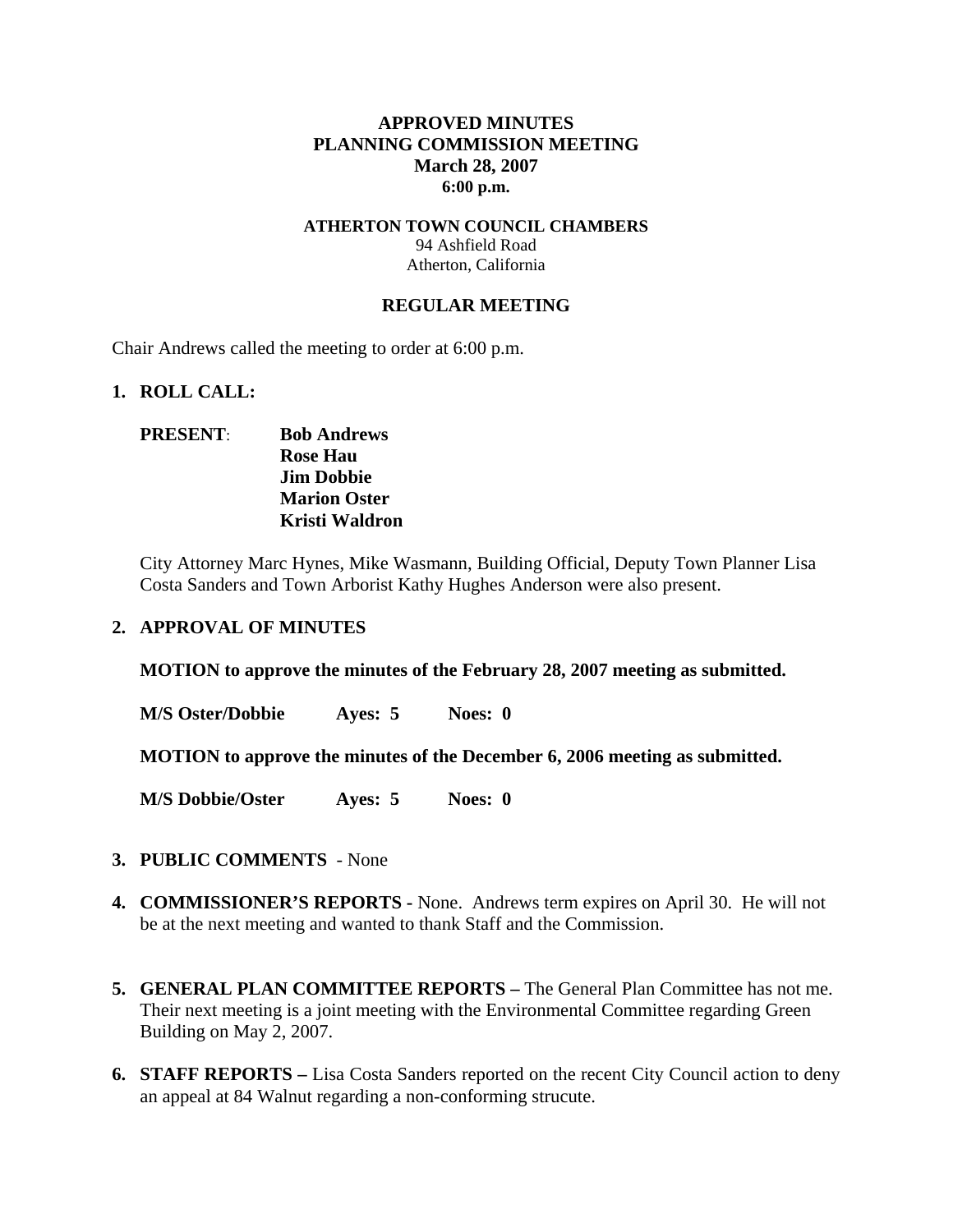## **7. NEW BUSINESS - Annual Master Plan Update, Menlo School, 50 Valparaiso**

Jeff Berry, Trustee of Menlo School introduced David McAdoo, Director of Operations and Kevin Hart, Architect.

David McAdoo reviewed the Master Plan. In response to a question, Mr. McAdoo stated that the plan represents approximately 110,000-115,000 new square feet of new buildings with the removal of approximately 28,140 square feet of existing buildings. He stated that the operations offices will be incorporated with the new gym and the existing "sheds" will remain and be improved.

Jeff Berry stated the building phasing is subject to availability of capital and that he hopes to break ground in 2008 on all three buildings.

Mr. McAdoo stated that they held a neighborhood meeting with no significant comments raised.

### OPEN PUBLIC HEARING

Ed Goodstein, MacBain stated that issues have been resolved with good solutions and that he hopes to continue dialogue with the school. He added that he understood the school will clean up the shed area. He stated that this has been a positive experience.

Lou Paponis, MacBain, stated that the school had been very cooperative. He added that the school had brought in a specialist to address each issue and commended them for their work.

Stuart Rosenburg, Brittnay Meadows, added that a fine arts center will be an asset to the community and agreed that the school has been very responsive.

### CLOSE PUBLIC HEARING

### **MOTION to accept the Menlo School Master Plan for filing.**

**M/S Hau/Oster Ayes: 5 Noes: 0** 

### **PUBLIC HEARINGS**

**8. Conditional Use Permit-163 Britton Avenue–** Conditional Use Permit to allow a pool to be located in the front yard setback. Atherton Municipal Code Section 17.36.080.

Lisa Costa Sanders presented the staff reported and indicated staff support for the proposed pool to be located in the front yard setback.

Charles Belser, Architect, responded to Commissioner comments.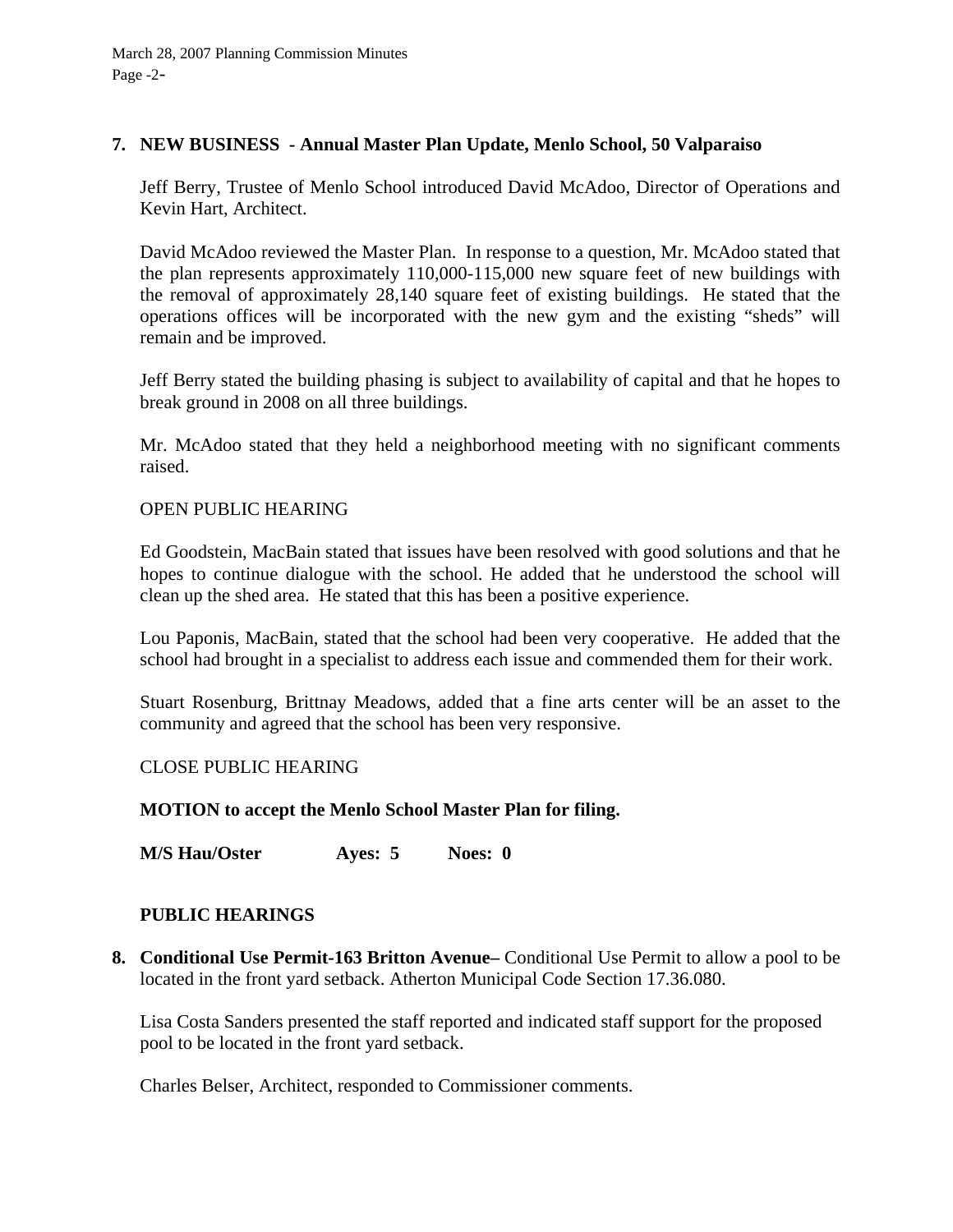March 28, 2007 Planning Commission Minutes Page -3-

OPEN PUBLIC COMMENT No public comment. CLOSE PUBLIC COMMENT

# **MOTION to approve the Condition Use Permit to allow a pool to be located in the front yard setback based on the following findings and subject to the conditions of the Conditional Use Permit.**

**M/S Oster/Hau Ayes: 5 Noes: 0** 

### **Findings:**

- 1. The proposed pool at the proposed location will not be detrimental or injurious to person, property or improvements in the vicinity, and will not be detrimental to the public health, peace, safety, comfort, general welfare or convenience.
- 2. The proposed pool will be located and conducted in a manner in accord with the general plan and the purposes of that plan and the zoning code.
- **9. Ordinance Amendment-** Ordinance Amendment amending Atherton Municipal Code Section 17.08.020, defining accessory structure, adding Section 17.08.180 defining accessory building and amending Section 17.36.190 regulating basements.

Lisa Costa Sanders reviewed the changes incorporated in the draft Ordinance based on direction provided at the last Planning Commission meeting.

### OPEN PUBLIC COMMENT

Heide Welch, Ralston Road presented alternative language for the ordinance; " A basement area may extend beyond the main dwelling by no more than 20 percent of the first floor building footprint."

Steve Ackeley, Pacific Peninsula Group, noted the long process and stated that he supported the ordinance.

Lou Paponis, MacBain, stated he felt that the footprint should be defined.

Carol Flarety, Camino por los Arboles expressed her appreciation to the Commissioners. She added that most basements are used for entertainment, recreation rooms, home theater, wine cellars, etc. She stated she did not see a problem if larger basements were allowed since no one would see them. She discussed the need to consider the practical application and added that basements should be allowed within the buildable area.

Herman Christensen, Park Lane stated that he felt the proposed language was acceptable except that a basement garage should count in floor area and there should be some limit to the light wells from the basement wall. Regarding the wording on light wells, he suggested "…and not extend more than 10' from basement wall".